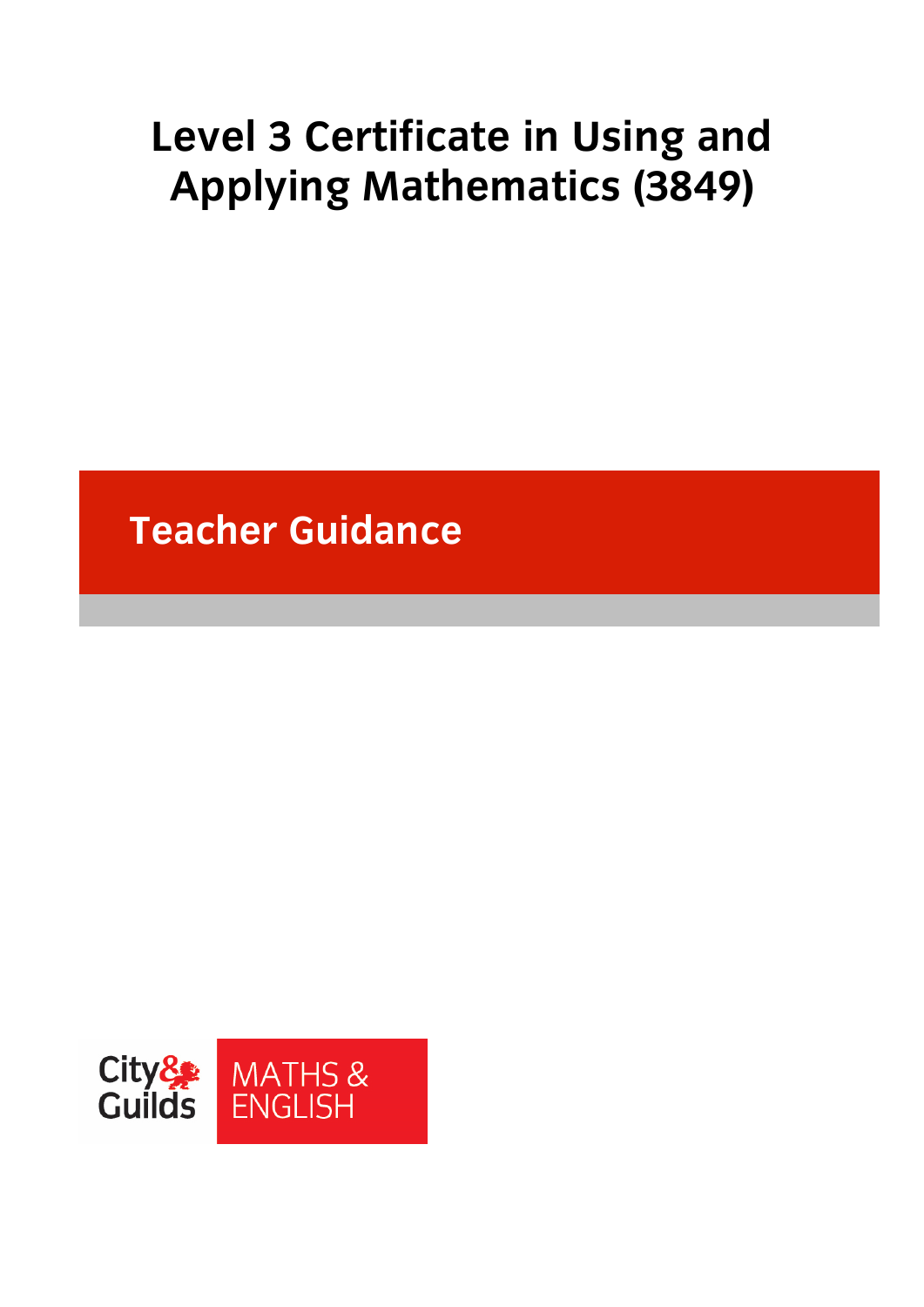# **Delivering the qualification**

## **Initial assessment and induction**

An initial assessment of each learner should be made before the start of their programme to identify:

- if they have any specific training needs
- support and guidance they may need when working towards this qualification.

We recommend that centres provide an induction programme so the learner fully understands the requirements of the qualification, their responsibilities as a learner, and the responsibilities of the centre. This information can be recorded on a learning contract.

# **Guidance for delivery**

Although this qualification is split into three content areas - *Mathematical modelling, Mathematical comprehension* and *Communicating with mathematics* - it is not the intention that these should be taught separately; nor is it the intention that the mathematical content that underpins the content areas is taught in isolation. Rather, it is preferable that the course is designed to engage learners in **substantial activities** (see next page). In these, mathematical models are central in ways that involve learners in understanding the mathematical work of others and in both communicating what they have done in arriving at solutions/conclusions to problems *and* the outcome of their work.

Mathematical models and modelling are central to the qualification and the mathematical activity in which learners engage.

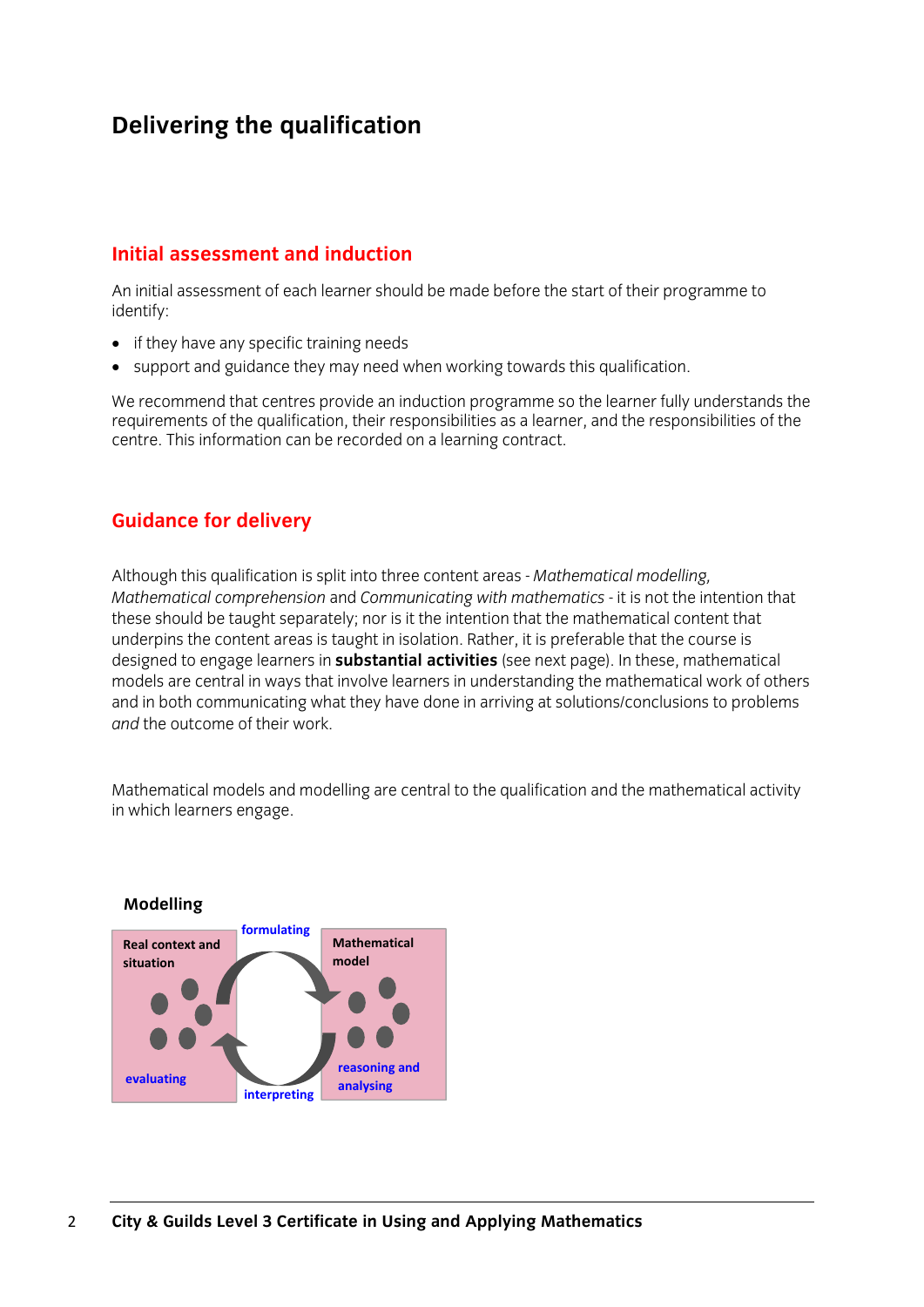### **Modelling** *example i)*

| Mathematical models provide a<br>mathematical representation of a real<br>context. They can help make sense of a<br>situation or solve a problem. Often the<br>reality is complex and before a<br>mathematical model can be developed it<br>has to be simplified.<br>The mathematical model reflects the<br>structure of this simplified reality and<br>provides insight into this. | To develop a model that will allow<br>passengers to work out how much a taxi<br>cab is likely to charge for a journey it might<br>be assumed that there is a fixed charge of<br>£2.50 and a charge of £1.25 per mile<br>travelled. This neglects additional charges<br>such as those for carrying suitcases and a<br>charge for when the cab is stationary in<br>traffic.<br>This can be represented mathematically:<br>The charge for a journey, £C, can be found<br>using the algebraic equation<br>$C = 2.5 + 1.25m$ where <i>m</i> represents the<br>number of miles travelled. Alternatively a<br>graphical representation plotting C against<br>m might be developed. This gives a straight<br>line that intersects the C axis at<br>$(0, 2.5)$ and has gradient 1.25 (£ per mile).<br>Key aspects of the situation (the fixed<br>charge and the cost per mile travelled) are<br>represented by significant features of each<br>of these mathematical representations. |  |
|-------------------------------------------------------------------------------------------------------------------------------------------------------------------------------------------------------------------------------------------------------------------------------------------------------------------------------------------------------------------------------------|------------------------------------------------------------------------------------------------------------------------------------------------------------------------------------------------------------------------------------------------------------------------------------------------------------------------------------------------------------------------------------------------------------------------------------------------------------------------------------------------------------------------------------------------------------------------------------------------------------------------------------------------------------------------------------------------------------------------------------------------------------------------------------------------------------------------------------------------------------------------------------------------------------------------------------------------------------------------------|--|
| <b>Modelling example ii)</b>                                                                                                                                                                                                                                                                                                                                                        |                                                                                                                                                                                                                                                                                                                                                                                                                                                                                                                                                                                                                                                                                                                                                                                                                                                                                                                                                                              |  |
|                                                                                                                                                                                                                                                                                                                                                                                     |                                                                                                                                                                                                                                                                                                                                                                                                                                                                                                                                                                                                                                                                                                                                                                                                                                                                                                                                                                              |  |
| After a simplified model has been<br>successfully developed this may be refined<br>or modified to more accurately reflect the<br>real situation.                                                                                                                                                                                                                                    | The model might be developed to take<br>account of the factors that were originally<br>neglected, such as the additional charges<br>for carrying suitcases and for when the cab<br>is stationary in traffic.                                                                                                                                                                                                                                                                                                                                                                                                                                                                                                                                                                                                                                                                                                                                                                 |  |
| Each iteration of the model needs to be<br>evaluated in terms of the situation it is<br>representing and its purpose. Is the model<br>fit for purpose?                                                                                                                                                                                                                              | In this case it may be felt that a more<br>complex model that takes account of the<br>additional factors might make it too difficult<br>for passengers to use to get a quick<br>estimate of the fare. Although less<br>accurate, the simplified model is good for<br>its intended use.                                                                                                                                                                                                                                                                                                                                                                                                                                                                                                                                                                                                                                                                                       |  |

Τ

In teaching this course learners should have opportunities to engage in activities that require them to develop mathematical models themselves across a range of different contexts. In doing so they should be involved in the following mathematical practices:

- working with data graphically
- interpreting data critically
- communicating with mathematical diagrams
- estimating and predicting
- costing and organising.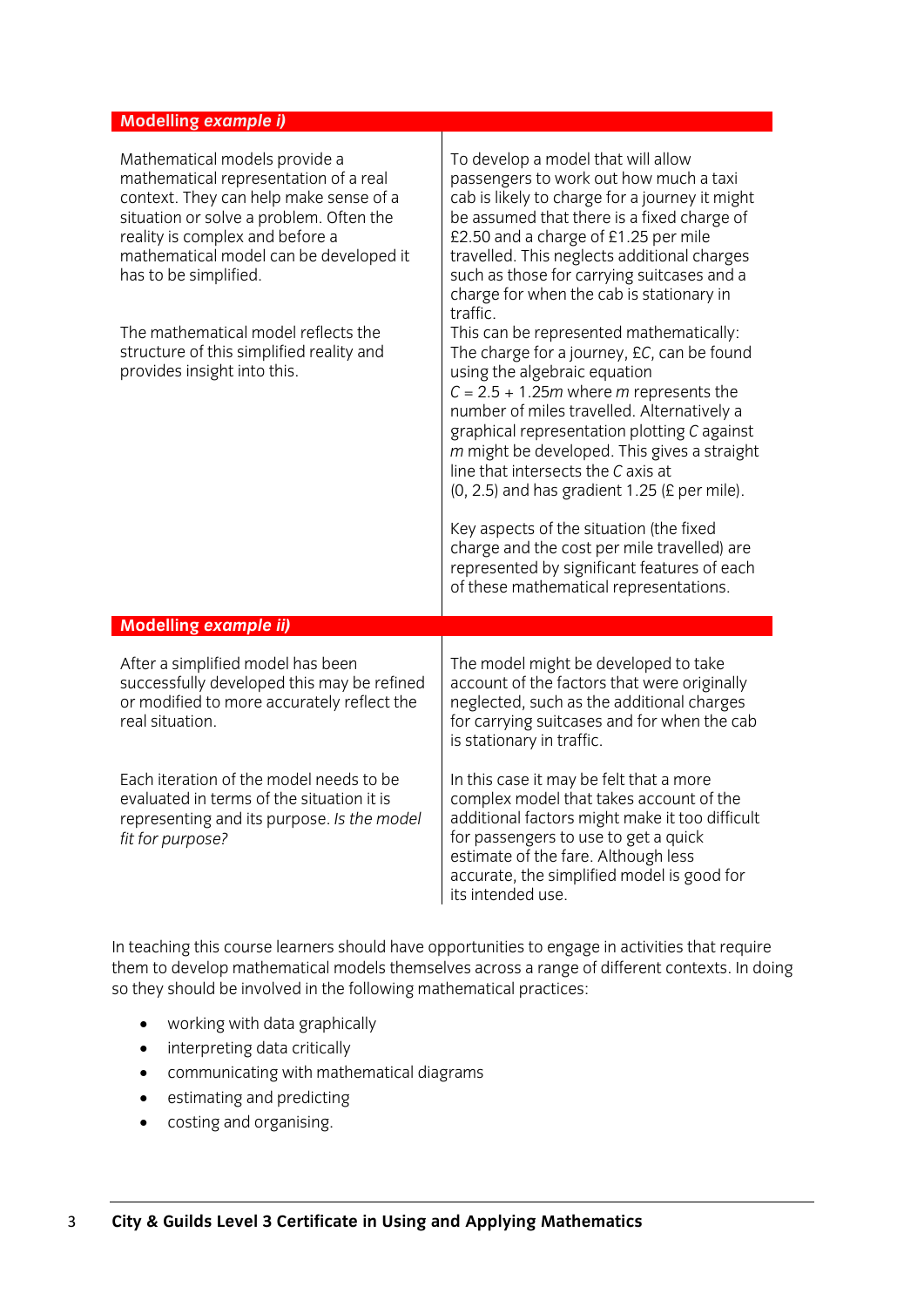In addition to developing their own mathematical models, learners are also required to make sense of the mathematical models of others. They should learn to take a critical view of such modelling activity and be prepared to suggest ways in which it might be improved. This forms the basis of the *Mathematical comprehension* content area but, in teaching the course, comprehension of the work of others can be integrated within activities that also require learners to engage in mathematical modelling themselves.

Equally, learning how to communicate with mathematics, which forms the basis of the *Communicating with mathematics* content area, can be integrated into the activities which learners work on. It is required that learners learn to communicate their mathematical reasoning in a way that is clear and which takes account of the intended audience, as well as to be able to similarly communicate the outcomes of their work. Learning towards *Communicating with mathematics* can be focused at various points during the activities that learners will undertake when working on a substantial modelling task.

Centre staff are therefore advised to structure teaching around substantial tasks that support learners in learning towards each of the content areas of the qualification. The following examples illustrate such an approach, highlighting where learning towards the different content areas can be supported.

The previous examples both involve learners working within the mathematical practice of costing and organising, with *example ii* developing greater complexity than *example i*.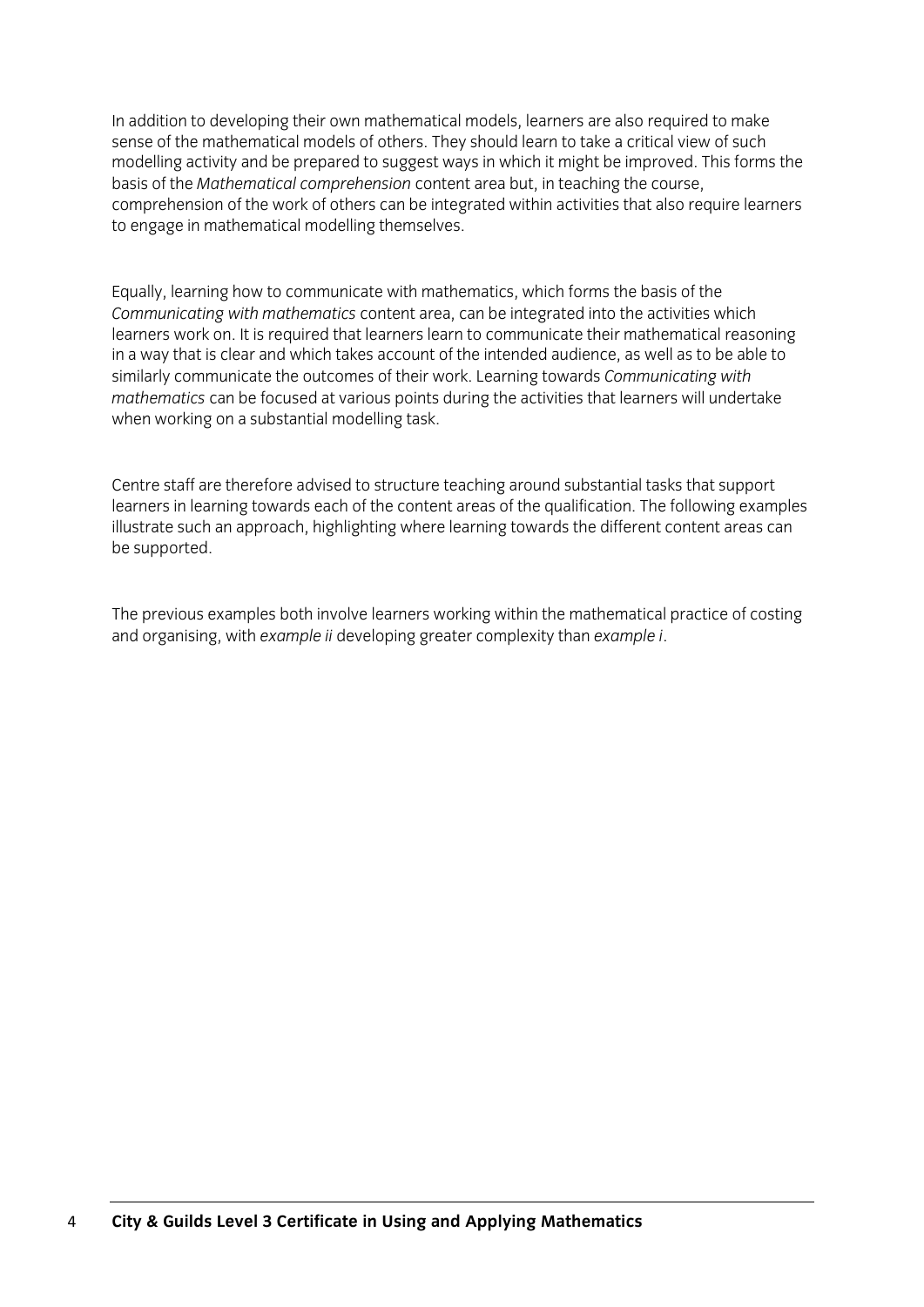### **Example Activity 1**

This sequence of lessons starts with a context and problem situation. Learners are asked to develop their own model from the outset (*Mathematical modelling*). In this activity they can develop mathematical content in relation to number, ratio and proportion, algebra, sequences and graphs. Their work allows them to engage with the mathematical practice of costing and organising.

| Developing a sequence of lessons                                                                                                                                                                                                                                                                                                                                                                                                          | <b>Notes and learning outcomes</b>                                                                                                                                                                                                                                                                                                                                                                                                                                                                                                                                                                         |  |
|-------------------------------------------------------------------------------------------------------------------------------------------------------------------------------------------------------------------------------------------------------------------------------------------------------------------------------------------------------------------------------------------------------------------------------------------|------------------------------------------------------------------------------------------------------------------------------------------------------------------------------------------------------------------------------------------------------------------------------------------------------------------------------------------------------------------------------------------------------------------------------------------------------------------------------------------------------------------------------------------------------------------------------------------------------------|--|
| Starting point<br>A company decides to develop a mobile phone<br>app "Let's Go!"<br>Investigate a number of different pricing scenarios<br>so that you can write a brief report to explain to<br>them what you would recommend they do about<br>pricing <b>and</b> why.                                                                                                                                                                   | This starting point allows learners to develop a<br>range of models of different levels of<br>sophistication. It requires an eventual product in<br>the form of a communication (a brief report)<br>which demands both a solution to the problem<br>and reasoning to support this.<br>The work generated by this starting point clearly<br>lends itself to learning in relation to the content<br>area Mathematical Modelling (LO2). Because of<br>the demand for a communicative product it can<br>also be used to emphasise learning required for<br>the content area Communicating with<br>mathematics. |  |
| First of all learners need to identify the different<br>factors that may have an impact on the profit they<br>might earn from selling an app.<br>In this case factors that need to be considered<br>include:<br>the price that they will charge for the app<br>any price they will charge for using the<br>$\bullet$<br>app (monthly, annually,)<br>any cost involved in developing the app<br>the number of apps that they will sell and | The first step in developing a mathematical model<br>is to simplify the real situation: identify all of the<br>factors that may have an impact and make<br>decisions about what to do about each. This may<br>include finding and using known values for some<br>factors, approximating values for others,<br>choosing to ignore others, and so on. The<br>intention is to develop a simplified version of<br>reality that can then be explored mathematically<br>using the maths that the learners know.                                                                                                  |  |

how this number may vary with price.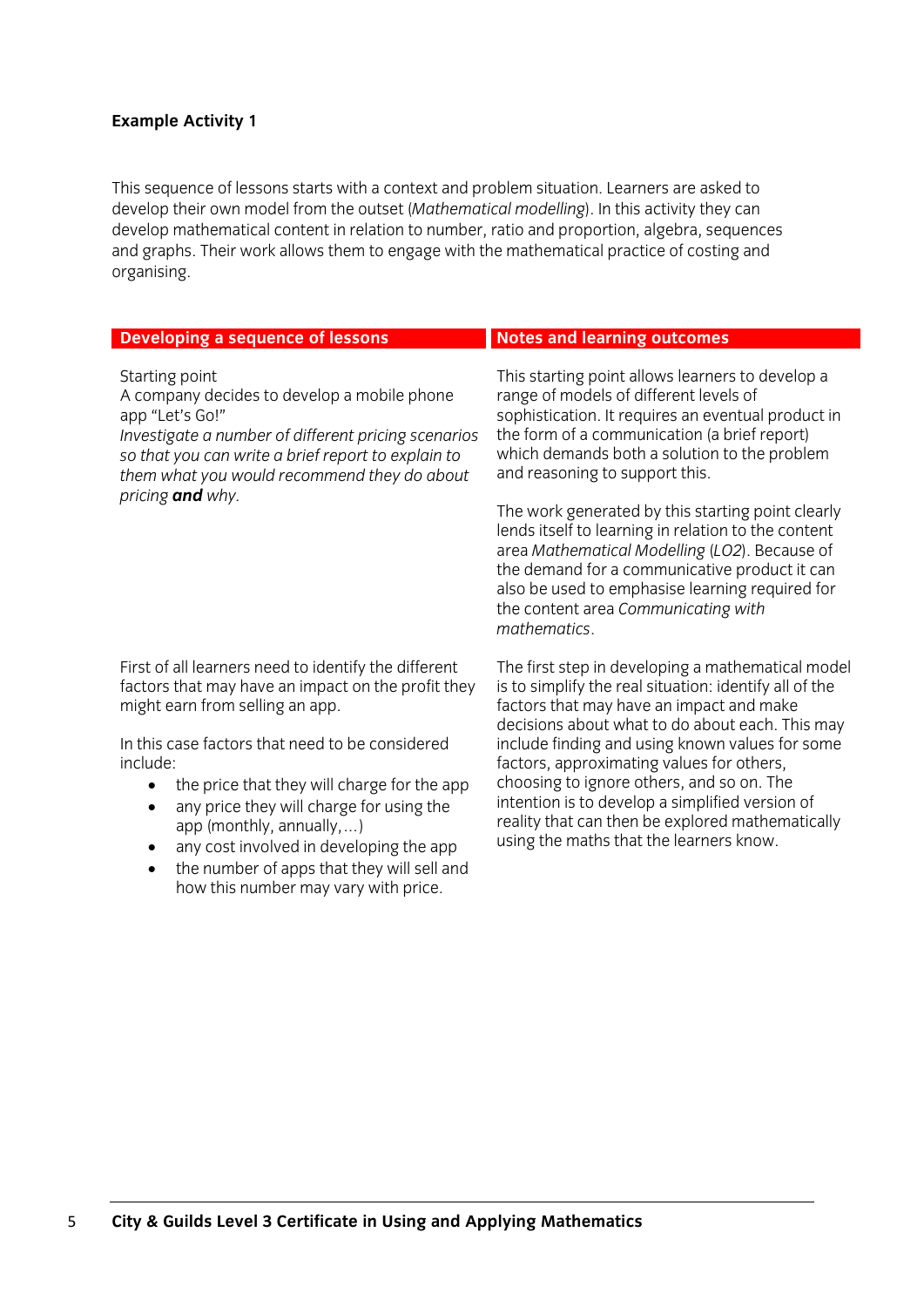For example, a learner might decide to investigate the profit that will be gained when selling the app for £1, £2, £3 and so on. At this stage it might be assumed that the number sold is not affected by the price but is due to other factors. A learner may produce a graph like the one below if they simply assume that each app can be sold for either £1, £2 or £3.



Questions that might be asked to prompt learners' thinking include:

*Why do you have a series of straight lines? What would make a straight line steeper? Why? Where does each line cross the axes? Why? Why might the lines cross the vertical axis at another point? How can the profit be maximised?* 

In this model it was assumed that the number of sales was effectively independent of price whereas, in reality, if the price is set too high very few may be sold and if the price is set low (or there is even no charge) then a large number may be sold.

At this point you may ask learners to sketch what they think a graph of number sold v selling price might look like.

You might also introduce some alternatives for learners to interpret such as:



Having arrived at an understanding of a simplified version of the situation the next step is to develop a mathematical model of the situation ….

…. and then to interpret this in terms of the situation.

At this stage it is important to consider how features of the mathematics relate to the situation and context (*Mathematical modelling LO1 Topic 1.2*). It is helpful to ask a series of questions that might start with, "*What happens if…?"* and *"why….?*"

Learners could be asked to write a brief explanation of this relationship addressing *Communicating with mathematics, LO2, Topics 2.1 and 2.2.*

Having developed a mathematical model it is necessary to interpret and communicate how the model relates to the real situation.

In doing so, thought should turn to how effective the model is, and how it might be improved. This will help give insight into how effective the model is at reflecting the reality it is meant to represent.

Almost inevitably, because the first step is almost always the development of a simple model, there will be an opportunity to develop a more sophisticated model.

To help with this it is useful at this stage to return to the initial factors that were considered and the assumptions that were made at that point. How could these have been more realistic to ensure a more effective model? (*Mathematical modelling, LO1 Topic 1.3*). This approach additionally provides potential to cover learning for *Mathematical comprehension, LO1*.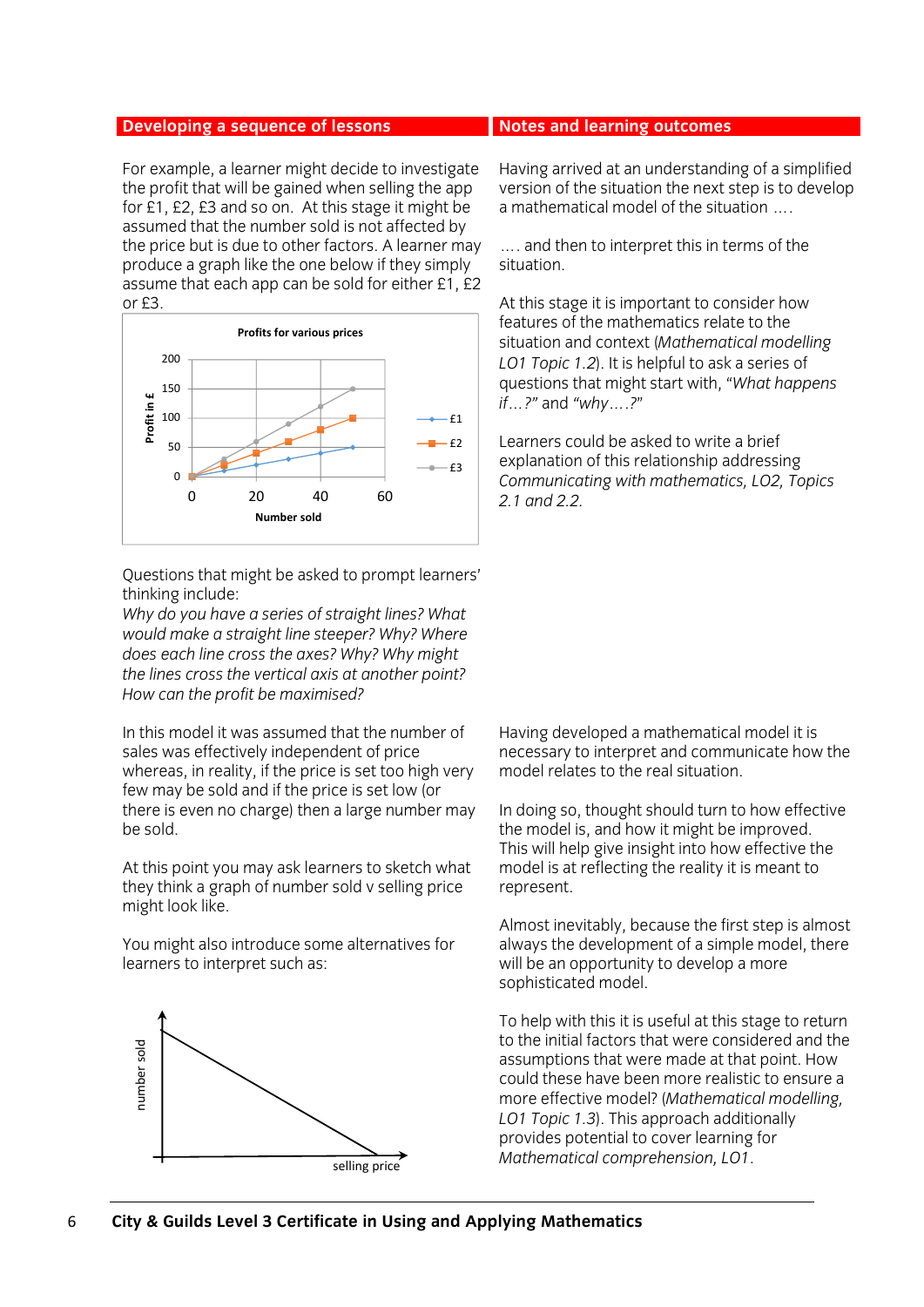

Learners could be asked to write a brief explanation of their interpretation of each graph and make a critique of the approach that has been taken.

Learners should now develop their revised and, in this case, more sophisticated, model. The simplest way to do this is to assume that the number of apps sold decreases linearly as the price increases. Values will have to be assumed for how many will be 'sold' when the price is nothing and what price will first lead to no apps being sold.

An effective way to work would be to use a spreadsheet to calculate how the number of apps sold varies with price and therefore how the total profit also varies.

This model may be made increasingly sophisticated by considering, for example, production costs and commission charged by the app retailer (possibly a small percentage of the price might be added).

In this phase it is helpful to emphasise learning towards *Mathematical modelling*, *LO3*.

Again, learners could be asked to write a brief explanation of the outcome of their new model to engage them in learning towards *Mathematical modelling*, *LO3*.

In addition this will also provide opportunities to learn towards *Communicating with mathematics*, *LO2*.

Now that learners have developed an approach that produces a useful model, this can be made increasingly sophisticated.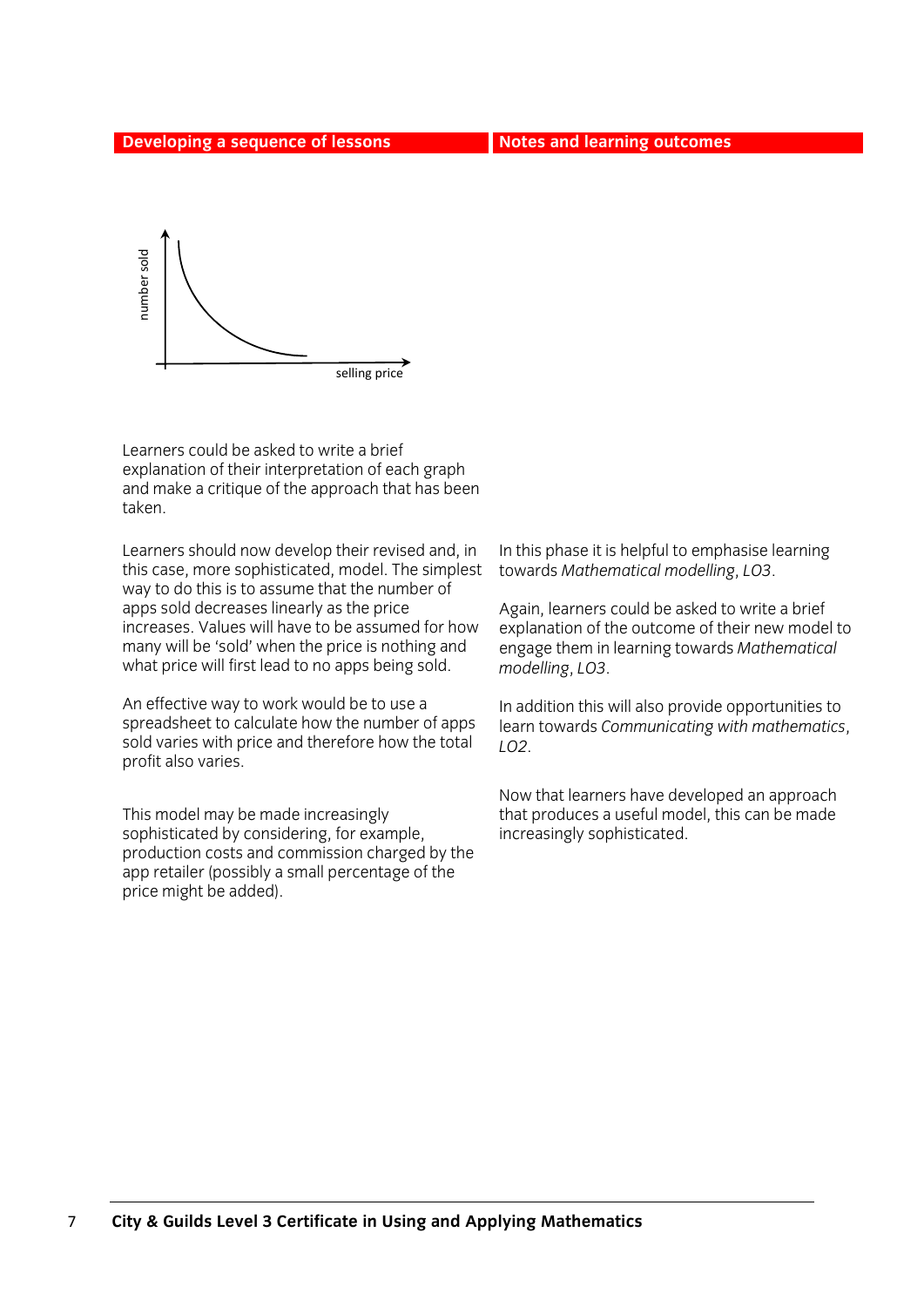### **Example Activity 2**

This sequence of lessons starts by introducing a context and problem. It allows learners to develop mathematical content in relation to number, ratio and proportion, algebra, sequences, graphs and probability. Their work allows them to engage with the mathematical practice of costing and organising. Before learners are asked to develop their own model (*Mathematical modelling*) they are asked to make sense of approaches that have been taken by others allowing them at the start of their activities to engage in learning towards *Mathematical comprehension*.

| <b>Developing a sequence of lessons</b>                                                                                                                                                                                                                                                                                                                                                                                           | <b>Notes and learning outcomes</b>                                                                                                                                                                              |  |  |
|-----------------------------------------------------------------------------------------------------------------------------------------------------------------------------------------------------------------------------------------------------------------------------------------------------------------------------------------------------------------------------------------------------------------------------------|-----------------------------------------------------------------------------------------------------------------------------------------------------------------------------------------------------------------|--|--|
| Starting point<br>Investors pay a set amount at the beginning of a<br>period of time with the amount each pays                                                                                                                                                                                                                                                                                                                    | This is a potentially complex situation and<br>learners might find starting from scratch<br>quite daunting.                                                                                                     |  |  |
| depending on how likely they are to die. If an<br>investor dies during the period the fund pays their<br>beneficiary a sum of money. At the end of the<br>period any survivors share the amount of money<br>left in the fund.                                                                                                                                                                                                     | One way to assist learners is to present<br>them with some sample work. This will<br>allow them insight into how they might get<br>started.                                                                     |  |  |
| Develop a spreadsheet to model the situation with<br>instructions so that a member of the public can use<br>it to calculate what they are likely to experience if<br>they join the scheme. The instructions should also<br>explain the scheme as clearly as possible.                                                                                                                                                             | Taking this approach to starting learners<br>off working will allow aspects of<br>Mathematical comprehension tackling<br>topics relating to each of LO1, LO2 and<br>LO3.                                        |  |  |
| Learners could be asked to make sense of simple<br>spreadsheet models that others have developed.<br>They could be required to write brief instructions<br>for a member of the public to follow that tells them<br>how to use these spreadsheets and include an<br>explanation as to why each works in the way that it<br>does. (To do this effectively learners will have to<br>consider the formulae in the spreadsheet cells). | Starting in this way will also support<br>learners in their work towards the product<br>that is eventually required assisting them in<br>learning towards each of the LOs of<br>Communicating with mathematics. |  |  |
| Examples of the printouts of typical spreadsheets of<br>simple models are shown on page 17.                                                                                                                                                                                                                                                                                                                                       |                                                                                                                                                                                                                 |  |  |
| The simple models that learners are asked to<br>investigate require them to consider growth due to<br>the compounding of interest. If they have any<br>difficulties with this you may have to prompt them<br>to develop a spreadsheet that allows them to<br>investigate this without worrying about the more<br>complex issue of making any pay-outs to people<br>who die (much as in the case of Table 1 on page 17).           |                                                                                                                                                                                                                 |  |  |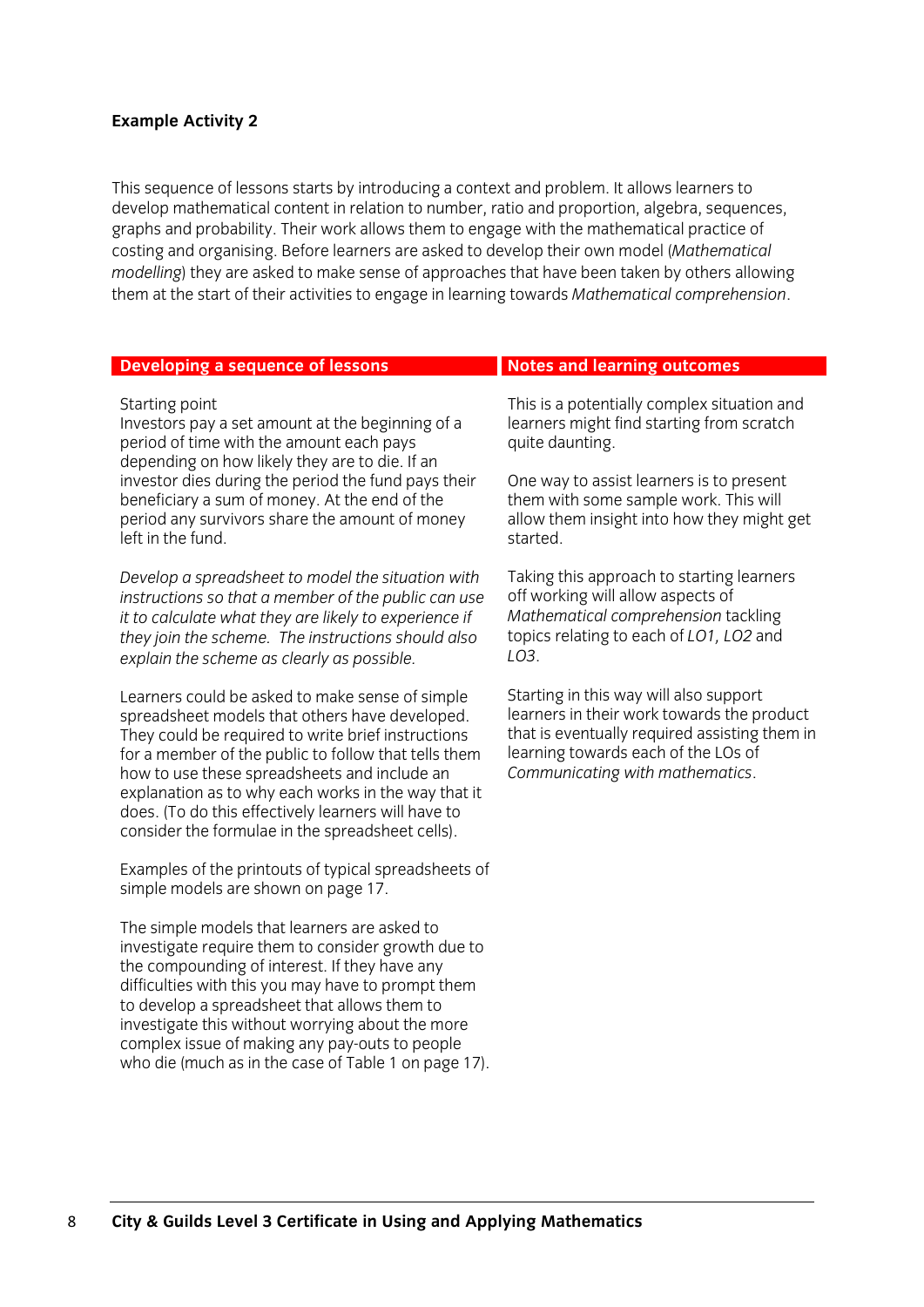It may not be obvious to learners which factors are more important than others in terms of having an impact on outcomes. Again it may be useful to generate discussion about this by asking learners to work collaboratively with only some of them investigating the impact of each of the factors.

For example, groups of learners could explore the impact of:

- compounding interest annually or more frequently
- varying the interest rate

 varying the amount of investment. It is important to include discussion about assumptions that are implicit in the approach taken so far. For example, it has probably been assumed that the risk of death is independent of factors such as age and gender. Examination of selected data from the Office for National Statistics (ONS) will soon confirm that this is not the case. http://www.statistics.gov.uk/hub/index.html However, to ensure that initial models are simple enough to work with it is wise to take such an approach. This can be addressed in later, more sophisticated models.

Learners can be asked to prepare their results in the form of an explanation for others to follow. By sharing their outcomes with each other they will have an opportunity for peer assessment, allowing them to develop their skills in communication and comprehension.

As learners work towards their final product they should be encouraged to ensure that they do this in a way that results in an increasingly complex model. They should not attempt to alter too many aspects of an existing model at each iteration. You may need to prompt learners to search for data that informs their model development – or you may provide this to speed up the process. For example, ONS tables of life expectancy by age and gender might be usefully supplied.

Other factors that may be varied include:

- the proportion of males and females contributing to the fund
- the length of time for which each investor invests their money
- the rate of interest (changing each year or more frequently).

Having understood the context and considered how they might develop a very simple model of the situation a next step is to try a next iteration of the model that adds in some complexity. A useful way to proceed is to consider factors that are likely to have the most impact on outcomes rather than factors that have much less impact.

In developing their own models of increased complexity learners will have opportunities for learning towards *LO1 and LO2* of *Mathematical modelling*.

Working in a collaborative way as a whole group to investigate how various factors impact on outcomes provides opportunities for engagement with the LOs of *Mathematical comprehension* and *Communicating with mathematics*. Depending on the teaching approach taken, different aspects of these content areas can be emphasised.

Taking such an approach can stimulate group discussion about how best to proceed to work towards more elaborate models ensuring learning towards *Mathematical modelling*, *LO3*. Learners should be aware of how to develop more sophisticated models even if they do not achieve this themselves. Learners should draw attention to any limitations there are in their models when working on their final communicative product.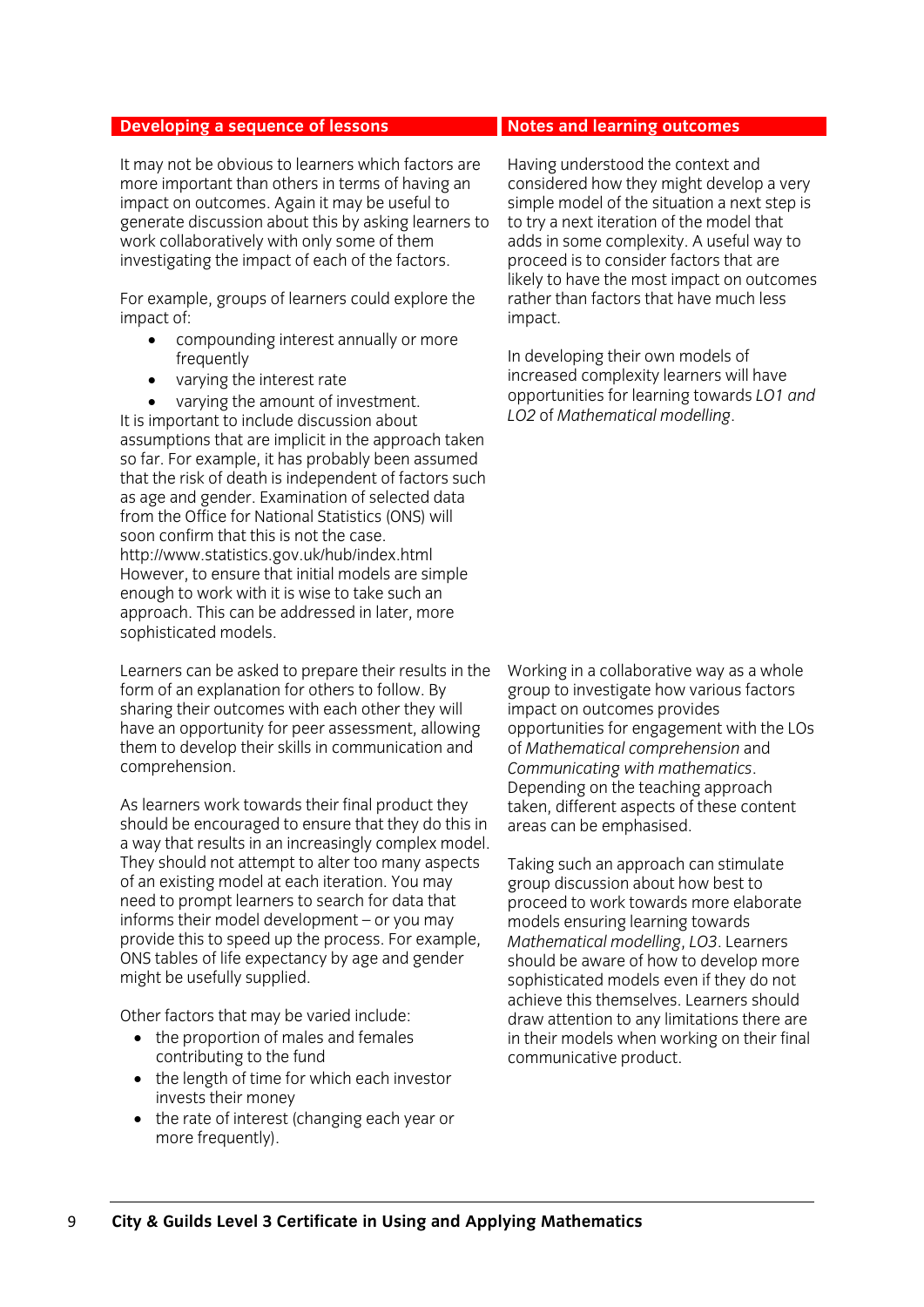Peer review of the final spreadsheets and instructions that are produced provides learners with opportunities to critically consider the work of others. Learners should be encouraged to provide written feedback that focuses not only on the final product but also on explanations of reasoning. This could be carried out in two stages with learners redrafting their work to arrive at a final product.

### **Table 1**

|                | A    | в                 |             | D              |  |  |
|----------------|------|-------------------|-------------|----------------|--|--|
| 1              |      | Amount in account |             |                |  |  |
| $\overline{2}$ | Year | Start of year     | Growth      | End of year    |  |  |
| з              |      | £25,000,000.00    | £500,000.00 | £25,500,000.00 |  |  |
| 4              | 2    | £25,500,000.00    | £510,000.00 | £26,010,000.00 |  |  |
| 5              | 3    | £26,010,000.00    | £520,200.00 | £26,530,200.00 |  |  |
| 6              | 4    | £26,530,200.00    | £530,604.00 | £27,060,804.00 |  |  |
| 7              | 5    | £27,060,804.00    | £541,216.08 | £27,602,020.08 |  |  |
| 8              | 6    | £27,602,020.08    | £552,040.40 | £28,154,060.48 |  |  |
| 9              | 7    | £28,154,060.48    | £563,081.21 | £28,717,141.69 |  |  |
| 10             | 8    | £28,717,141.69    | £574,342.83 | £29,291,484.53 |  |  |
| 11             | 9    | £29,291,484.53    | £585,829.69 | £29,877,314.22 |  |  |
| 12             | 10   | £29,877,314.22    | £597,546.28 | £30,474,860.50 |  |  |
| 13             | 11   | £30,474,860.50    | £609,497.21 | £31,084,357.71 |  |  |
| 14             | 12   | £31,084,357.71    | £621,687.15 | £31,706,044.86 |  |  |
| 15             | 13   | £31,706,044.86    | £634,120.90 | £32,340,165.76 |  |  |
| 16             | 14   | £32,340,165.76    | £646,803.32 | £32,986,969.08 |  |  |
| 17             | 15   | £32,986,969.08    | £659,739.38 | £33,646,708.46 |  |  |
| 18             | 16   | £33,646,708.46    | £672,934.17 | £34,319,642.63 |  |  |
| 19             | 17   | £34,319,642.63    | £686,392.85 | £35,006,035.48 |  |  |
| 20             | 18   | £35,006,035.48    | £700,120.71 | £35,706,156.19 |  |  |
| 21             | 19   | £35,706,156.19    | £714,123.12 | £36,420,279.31 |  |  |
| 22             | 20   | £36,420,279.31    | £728,405.59 | £37,148,684.90 |  |  |
|                |      |                   |             |                |  |  |

### **Table 2**

|                | А    | в                 |             | в          |               |  |
|----------------|------|-------------------|-------------|------------|---------------|--|
|                |      | Amount in account |             |            |               |  |
| $\overline{2}$ | Year | Start of year     | Growth      | Payouts    | End of year   |  |
| з              |      | £2,000,000.00     | £100,000.00 | £25,000.00 | £2,075,000.00 |  |
| 4              | 2    | £2,075,000.00     | £103,750.00 | £25,000.00 | £2,153,750.00 |  |
| 5              | 3    | £2,153,750.00     | £107,687.50 | £25,000.00 | £2,236,437.50 |  |
| 6              | 4    | £2,236,437.50     | £111,821.88 | £25,000.00 | £2,323,259.38 |  |
| 7              | 5    | £2,323,259.38     | £116,162.97 | £25,000.00 | £2,414,422.34 |  |
| 8              | 6    | £2,414,422.34     | £120,721.12 | £25,000.00 | £2,510,143.46 |  |
| 9              | 7    | £2,510,143.46     | £125,507.17 | £25,000.00 | £2,610,650.63 |  |
| 10             | 8    | £2,610,650.63     | £130,532.53 | £25,000.00 | £2,716,183.17 |  |
| 11             | 9    | £2,716,183.17     | £135,809.16 | £25,000.00 | £2,826,992.32 |  |
| 12             | 10   | £2,826,992.32     | £141,349.62 | £25,000.00 | £2,943,341.94 |  |
| 13             | 11   | £2,943,341.94     | £147,167.10 | £25,000.00 | £3,065,509.04 |  |
| 14             | 12   | £3,065,509.04     | £153,275.45 | £25,000.00 | £3,193,784.49 |  |
| 15             | 13   | £3,193,784.49     | £159,689.22 | £25,000.00 | £3,328,473.71 |  |
| 16             | 14   | £3,328,473.71     | £166,423.69 | £25,000.00 | £3,469,897.40 |  |
| 17             | 15   | £3,469,897.40     | £173,494.87 | £25,000.00 | £3,618,392.27 |  |
| 18             | 16   | £3,618,392.27     | £180,919.61 | £25,000.00 | £3,774,311.88 |  |
| 19             | 17   | £3,774,311.88     | £188,715.59 | £25,000.00 | £3,938,027.48 |  |
| 20             | 18   | £3,938,027.48     | £196,901.37 | £25,000.00 | £4,109,928.85 |  |
| 21             | 19   | £4,109,928.85     | £205,496.44 | £25,000.00 | £4,290,425.29 |  |
| 22             | 20   | £4,290,425.29     | £214,521.26 | £25,000.00 | £4,479,946.56 |  |
|                |      |                   |             |            |               |  |

Critical exploration of the work of peers can be used to emphasise learning towards *LO2* of *Mathematical comprehension*.

The final product of their work can be used to consider many aspects of *Communicating with mathematics*.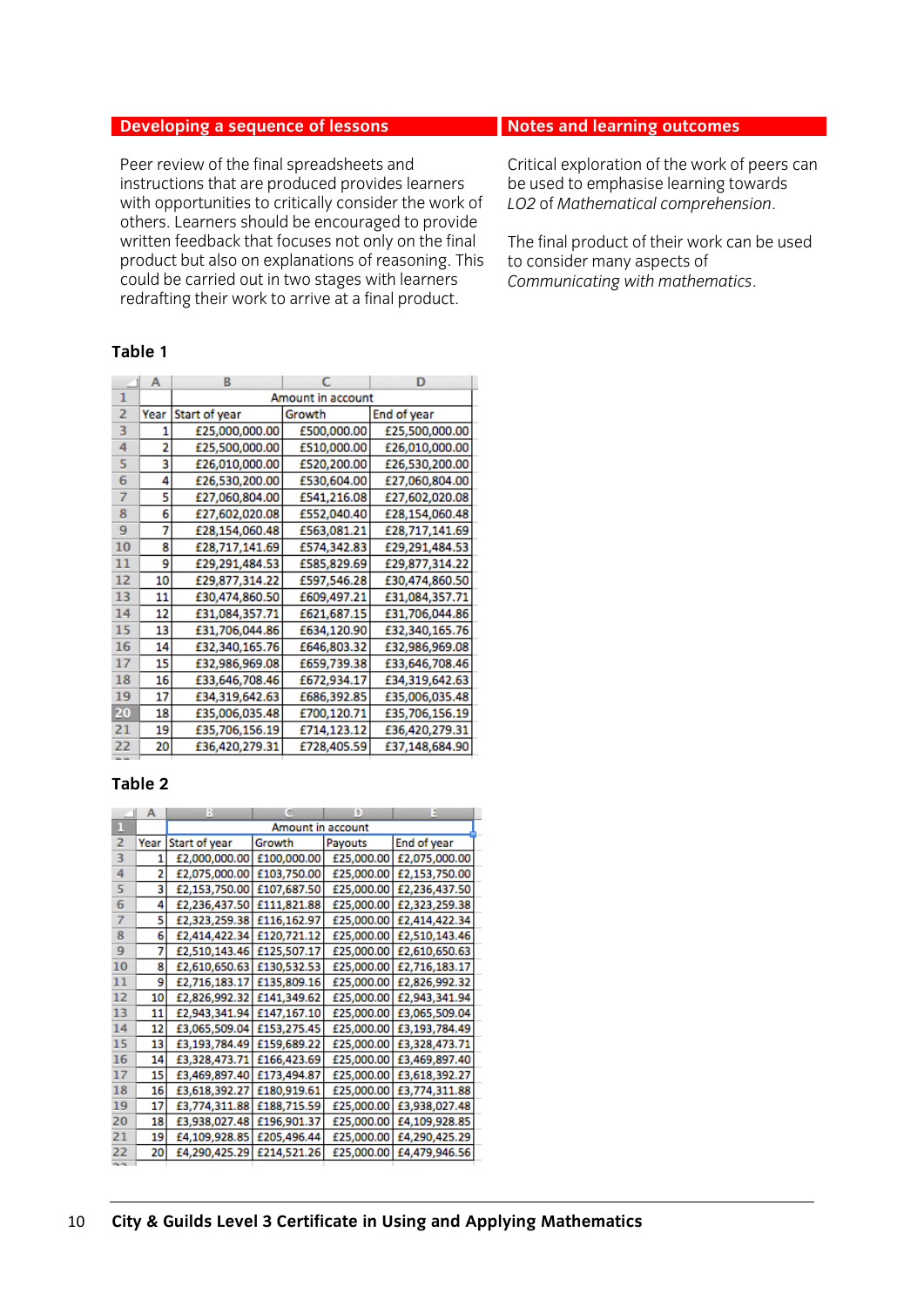### **Example Activity 3**

This sequence of lessons prioritises providing an opportunity to develop the mathematical practice of working with data graphically whilst also providing opportunities to engage in learning that highlights mathematical modelling and developing skills in communication. The lessons provide opportunities to work with content in the areas of number, ratio and proportion, algebra, sequences and graphs.

#### **Developing a sequence of lessons <b>Notes and learning outcomes**

#### Starting point

Many bio-chemical processes require the continuous flow of liquid through a fermentation vessel. The liquid flowing in is a mixture of biomass and substrate. Biomass is the substance that the biochemical engineer is interested in growing and the substrate is the 'food' which is necessary for growth to occur. There is a continuous flow of liquid into and out of the vessel. The proportion of biomass in the outflow is much increased from that flowing in whilst the proportion of substrate in the outflow is decreased from that in the in-flow. It is crucial therefore that something is known about the way in which liquids flow in and out of vessels.

*Investigate how the flow rate of a liquid varies as the level of liquid falls in a container.* 

This can be done by using a large 'cylindrical' plastic bottle such as those used to contain water or lemonade. Take measurements of height of water in the bottle and time so that you can calculate the volume of liquid in the vessel as the time varies.

*Use your data to find a mathematical model or models that describe how the volume of liquid in the vessel varies with time.* 

*Use your model(s) to develop a single slide for a presentation that advises a laboratory technician about what they should expect and how they might predict flow rates using mathematics in such a situation.* 

This starting point sets the scene indicating a purposeful activity within a science context. The proposed approach engages learners in a practical experiment that will generate data with which they can work.

A final communicative product is required: a single presentation slide that should allow learners to demonstrate their ability to explain their understanding of the outcomes of their investigations.

The work generated allows the development of learning in relation to *Mathematical Modelling*. Because of the requirement for a final communicative product, learning towards *Mathematical comprehension* and *Communicating with mathematics* with can also be emphasised.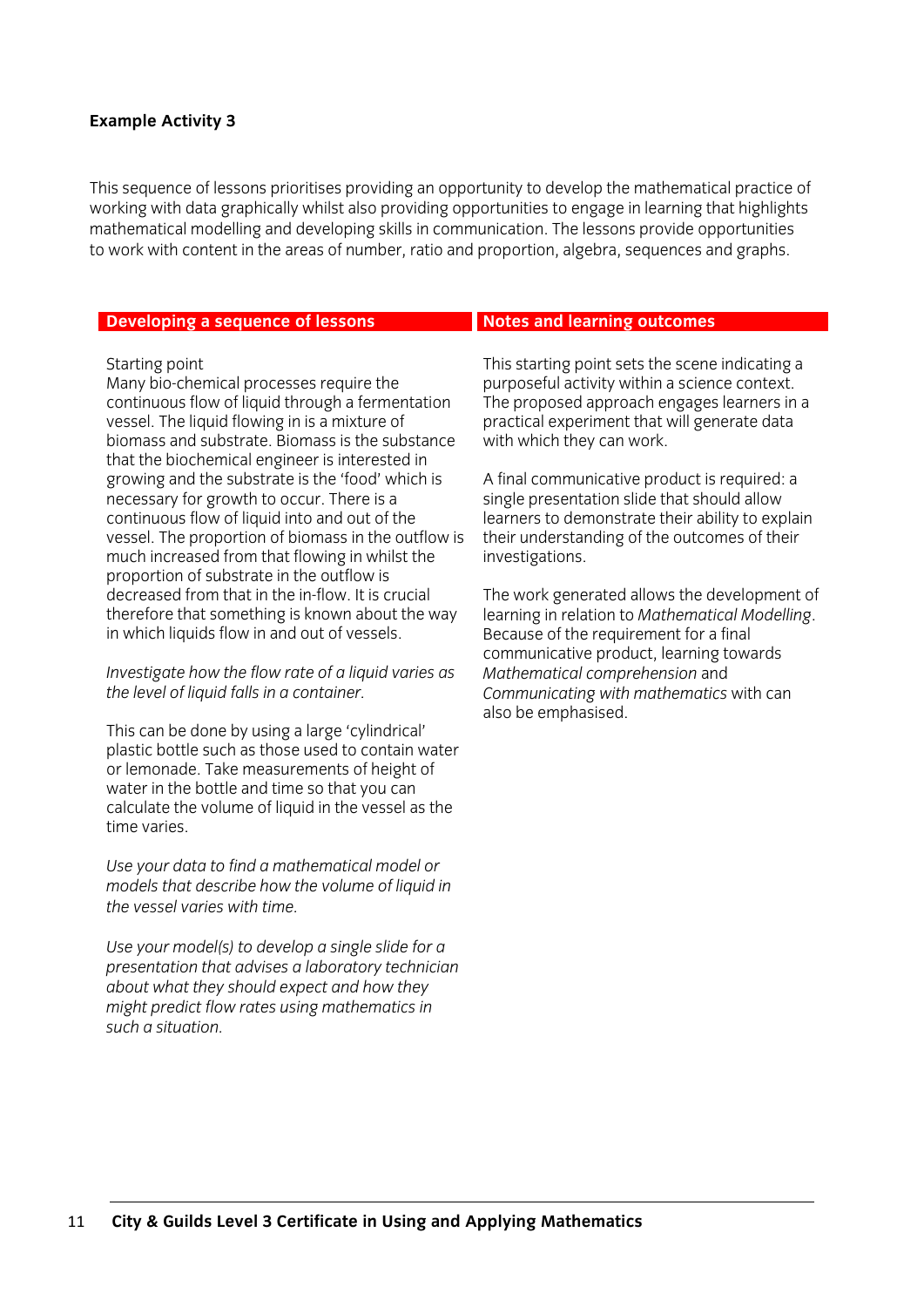Learners initially need to organise their experimentation in a structured way that will allow them to capture the data they require.

There are some practical issues to be considered as well as ensuring that the quality of data is good enough to allow appropriate mathematical analysis. For example, learners need to consider issues such as how they will need to:

- zero scale readings
- convert observed measurements into useful data in the correct content areas
- average readings for repeated measurements
- ensure data is recorded to an appropriate degree of accuracy.

Having considered these issues learners may need advice about how their experiments might address them.

Following this, learners need to formulate a mathematical model that allows them to gain insight into the situation. They should be encouraged to produce a graph of their data after it has been processed to give values for the volume of water in the bottle as time increases from some starting point. It will be useful to use a spreadsheet to record measured data values and then process these to provide the two variables they will plot a graph for (volume of water in the bottle and time elapsed).

The next step is to consider how best to model the data. Learners' graphs at this stage should show a curve with the value of the gradient being negative but becoming less steep as time proceeds. It may be that if considering a restricted period of time the data might be modelled by a straight line (with perhaps one straight line being used in early stages of the flow and another being used in later stages of the flow).

Learners may find equations of straight lines or curves using a range of methods including using the fitting trend line options of the spreadsheet software.

When working with a class there is an opportunity for learners to work in pairs or small groups, with each pair or group collecting data using bottles of different sizes. This will allow for later discussion of generality by drawing on findings from all pairs or groups.

In this particular context a simplified model of a technical situation that one would meet in a science laboratory is designed in such a way that a mathematical model of water flow can be investigated. In doing this simplifying assumptions have been made, such as modelling a plastic bottle as a cylinder (although this is not often the case), focusing only on outflow rather than the case where there is both inflow and outflow, and so on.

In this initial phase of work there are opportunities to focus on the simplification of the real context that is a first step in preparing to develop a mathematical model. This allows learning towards, *Mathematical modelling LO2, Topic 2.1.* Whenever modelling, a representation (such as a graph) will provide some insight into both the real situation and the mathematics that might be used to represent this. Indeed, the diagram itself can be considered as providing a mathematical model of the situation.

A useful way to encourage thinking about further mathematical approaches is to ask learners to consider how features of the diagram relate to the real situation (for example, in the case of graphs, how intercepts with axes and gradients of lines/curves of best fit) relate to the situation. In developing mathematical models of a situation it is important to do this in a way that allows understanding of the situation to inform the development of the mathematics. Mathematical diagrams such as graphs can facilitate such thinking. This allows learning towards all LOs of *Mathematical modelling*. Teaching staff may wish to emphasise how interpretation of the initial representation of the situation can help provide insight into useful ways of further developing mathematical models (*LO3)*. To carry out such interpretation learners need to be aware of how mathematical measures such as gradients relate to the reality of the context/situation.